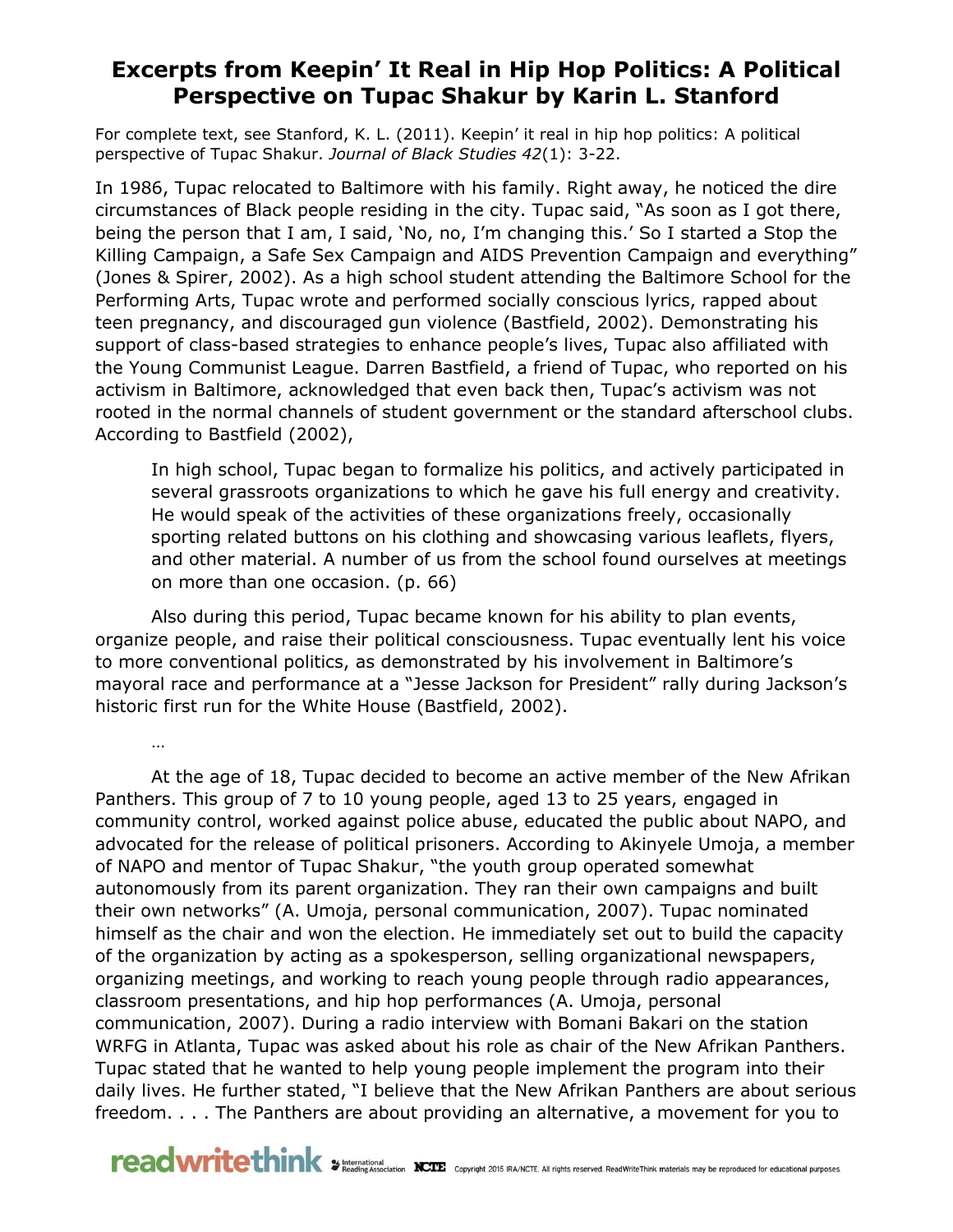## **Excerpts from Keepin' It Real in Hip Hop Politics: A Political Perspective on Tupac Shakur by Karin L. Stanford**

hop into" (From Tupac Shakur Speaks [CD], in Joseph, 2006). Tupac criss-crossed the country to attend meetings and events of the Atlanta-based organization. Tupac's formal position with the New Afrikan Panthers ended when he became a roadie and a dancer for the hip hop group Digital Underground, but Tupac remained affiliated with the New Afrikan Independence Movement. For instance, the New Afrikan Panthers attended Digital Underground concerts and Tupac continued to fundraise for the organization.

Another of Tupac's activism began after he became a professional musician at the age of 19. This period is distinguished by Tupac's use of his professional status and its accruements to support and implement his political ideas. *2Pacalypse Now*, Tupac's first album, was released November 12, 1991. Certified gold, the album was a mixture of social commentary and battle raps, with hits like "Trapped," a diatribe against police harassment; "Brenda's Got a Baby," which details sexual exploitation; and "Words of Wisdom," a song that acknowledges racial discrimination. The album also featured regressive songs, like "Tha Lunatic," which promotes promiscuity. *2Pacalypse Now* invited positive and negative attention. Hip hop heads supported the cutting edge lyrics and social commentary. On the other side were critics ranging as high in government as Vice President Dan Quayle, who publicly stated that the production and distribution *of 2Pacalypse Now* was "an irresponsible corporate act." Quayle then concluded that there was "absolutely no reason for a record like this to be published by a respectable record company" (Ayres, 1992).

…

Tupac's views on violence, self-defense, and police abuse began to receive intense scrutiny during this period, as his activism to combat police crimes against Black people led to his arrest. Perhaps, the most infamous incident occurred on October 31, 1993. In that case, Tupac and his cadre were driving in Atlanta, Georgia, when they noticed two intoxicated White men attacking a Black pedestrian. When Tupac and his entourage stopped to intervene, one of the attackers approached the car while brandishing a pistol. Tupac responded by shooting at both men. It was only after he was arrested that it was discovered that the two White men were brothers Mark and Scott Whitwell, offduty cops drunk after a night of celebration. Tupac was arrested and charged, but the case was dismissed after witnesses reported that the two cops were the aggressors at all times (Bruck, 1997).

…

Tupac also endeavored to generate activism among inner-city youth by developing an ideology that was not foreign to their circumstance and could possibly create a desire for political engagement. The outcome of this development process was called "Thug Ideology." According to Mutulu, Tupac called himself a thug because that is what adults called him and his friends (Potash, 2007). Thug life philosophy was shaped by Tupac's experiences of living in a dysfunctional home, with a drug addicted mother and no support from a father. These experiences led Tupac to seek refuge in the "streets,"